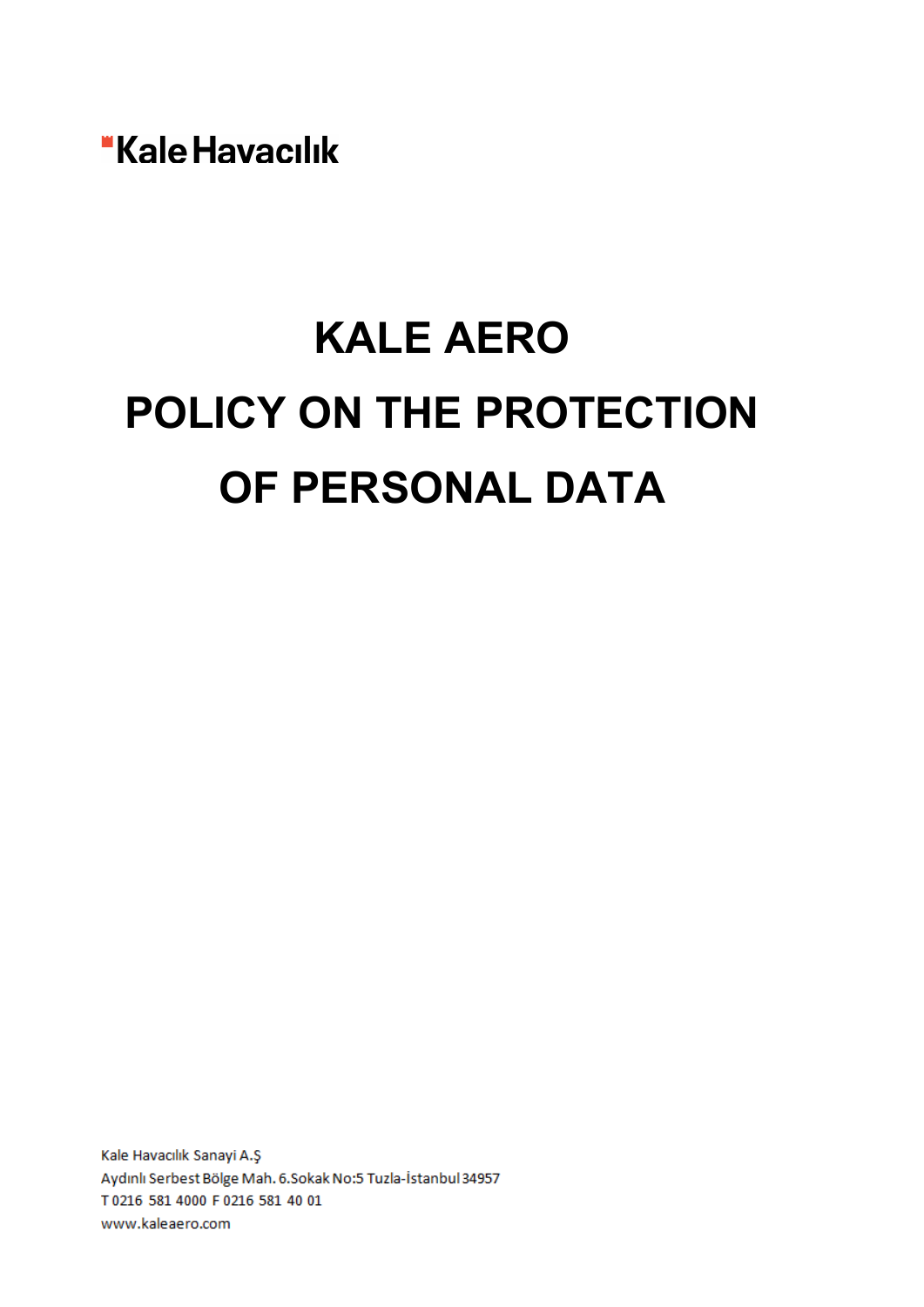# **CONTENTS**

| 7. Rights of Data Subjects under the Law on the Protection of Personal |  |
|------------------------------------------------------------------------|--|
|                                                                        |  |
|                                                                        |  |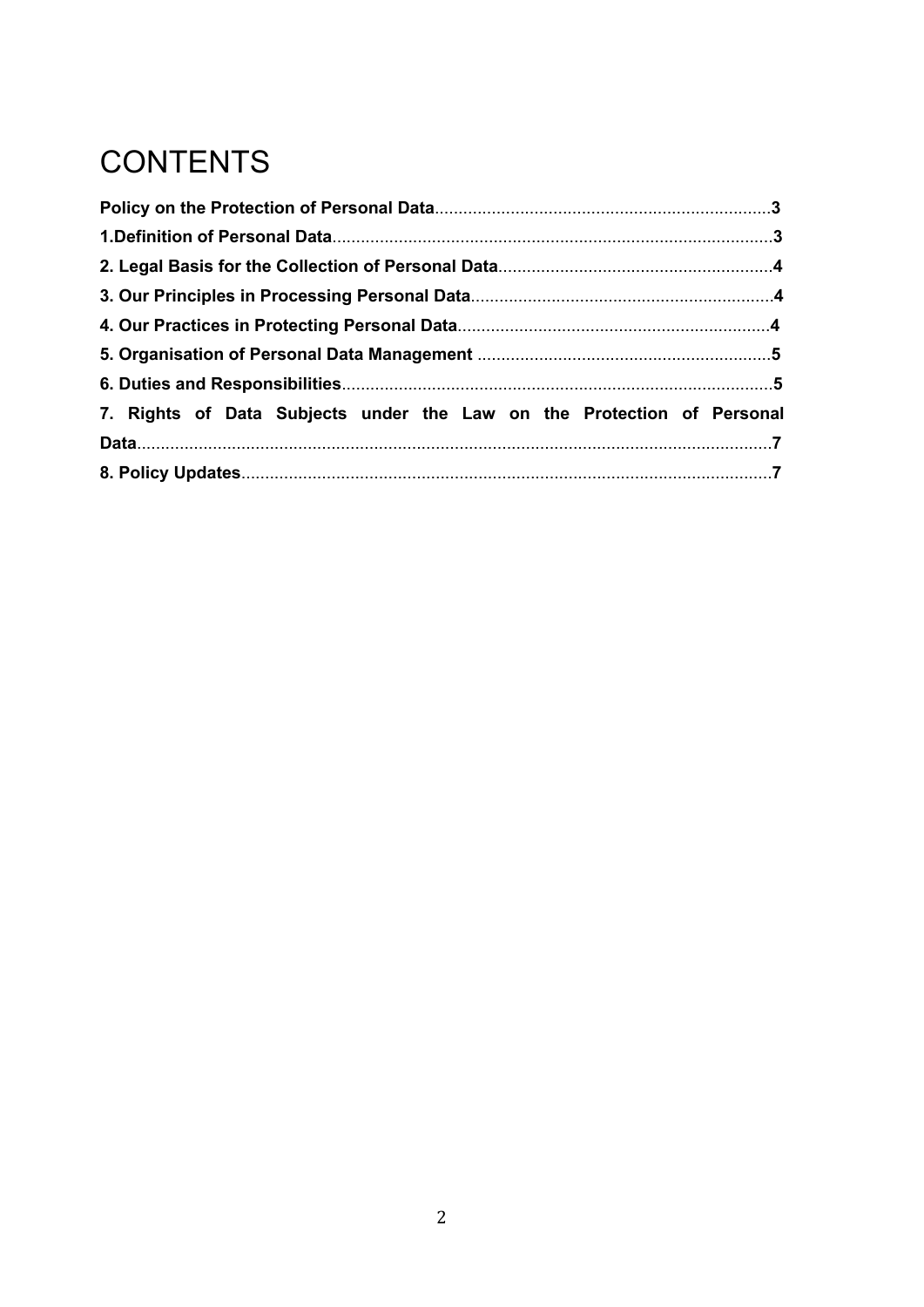# **Kale Aero**

## **Policy on the Protection of Personal Data**

As Kale Aerospace Industry Co. (hereinafter referred to as "KALE AERO"), we have embraced the principle of protecting all personal data which we collect from natural persons and, in the same scope, fulfilling the requirements laid down in the Law on the Protection of Personal Data and the other relevant legislation.

**KALE AERO** has assumed responsibilities for establishing the necessary organisation and implementing and adapting technical measures to protect the privacy and integrity of information under the relevant applicable legislation in the capacity of a data controller.

**KALE AERO** implements the measures necessary to protect personal data against unauthorised access or any loss, inappropriate use, disclosure, alteration, or destruction of such information. Once any violation has come to its attention,

**KALE AERO** informs the respective users of such occurrence without delay, allows for the follow-up of the matter in line with the legislation, and secures such information in the best way possible.

#### **1. Definition of Personal Data**

The term "personal information" as employed in the present Policy on the Protection of Personal Data refers to any piece of information that may be associated with a natural person including name, surname, date of birth, place of birth, telephone number, motor vehicle licence plate, social security number, passport number, resumé, picture, visual and audio records, fingerprints, and email address.

#### **2. Legal Basis for the Collection of Personal Data**

The use of personal data belonging to users is governed by a variety of legislative instruments. The principles relating to the protection of personal data are established most notably by Article 20 of the Constitution, as well as the Law No. 5651 on the Regulation of Publications on the Internet and Combating Crimes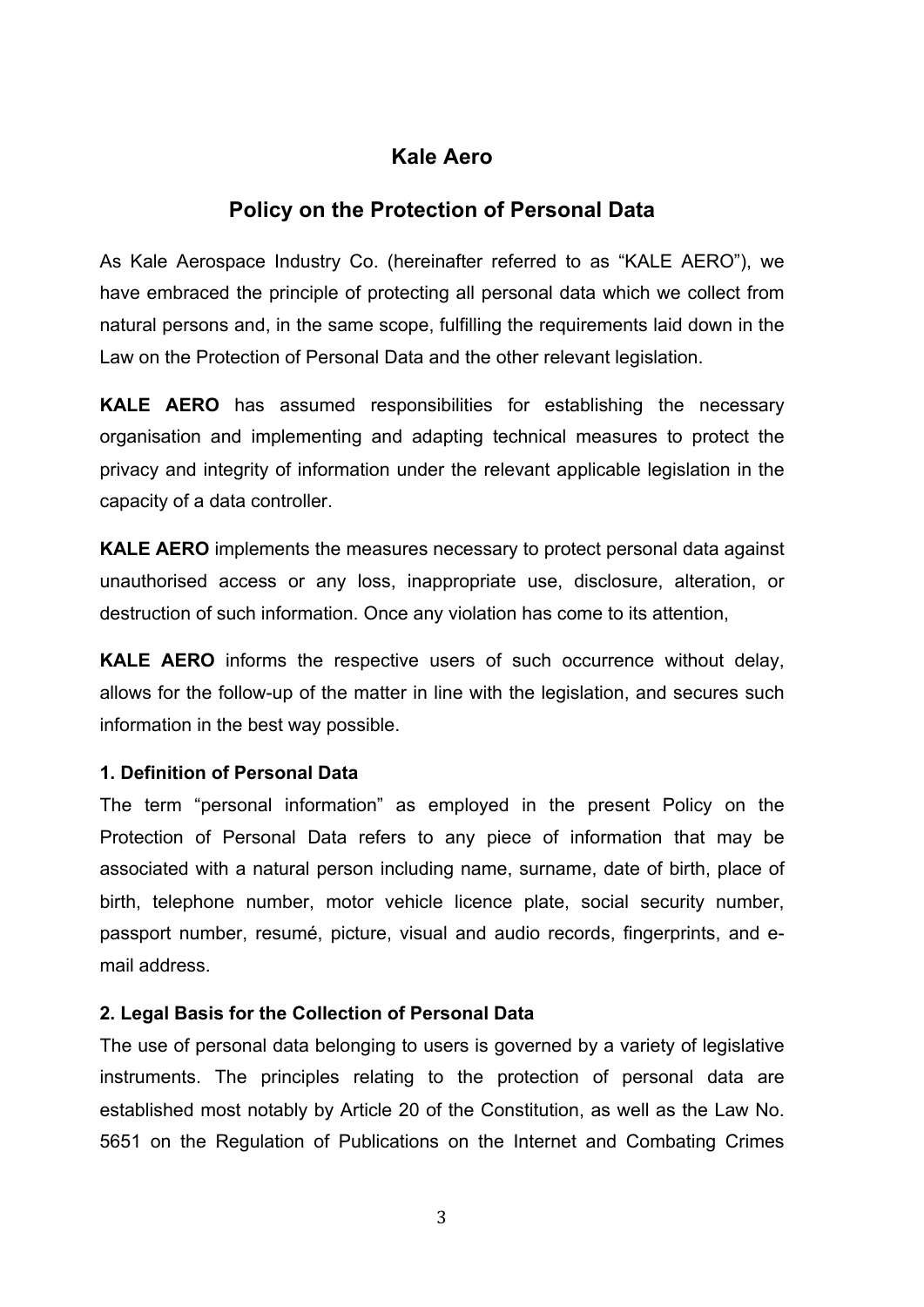Committed by Means of Such Publication and the Law No. 6698 on the Protection of Personal Data and the relevant secondary legislation.

### **3. Our Principles in Processing Personal Data**

Our company follows the principles specified below in all personal data processing activities:

- Lawfulness and conformity with rules of bona fides
- Accuracy and being up to date, where necessary
- Being processed for specific, explicit and legitimate purposes
- Being relevant with, limited to and proportionate to the purposes for which they are processed
- Being retained for the period of time stipulated by relevant legislation or the purpose for which they are processed

#### **4. Practices in Protecting Personal Data**

- All personal data processing activities fall within the scope of our policy. This process also covers the processing of personal data and personal data of a special nature belonging to our customers, employees, suppliers, and business partners.
- Our company;
	- $\circ$  Implements the technical and administrative measures and conducts the auditing necessary to prevent unlawful processing of personal data, to prevent unlawful access to personal data, and to protect such personal data.
	- o Retains personal data for the period prescribed in the relevant laws or required for the specific purpose of personal data processing
	- o Provides relevant information and clarification to data subjects upon request
	- o Acts in line with the requirements specified in the law with respect to the in-house and external transfer of personal data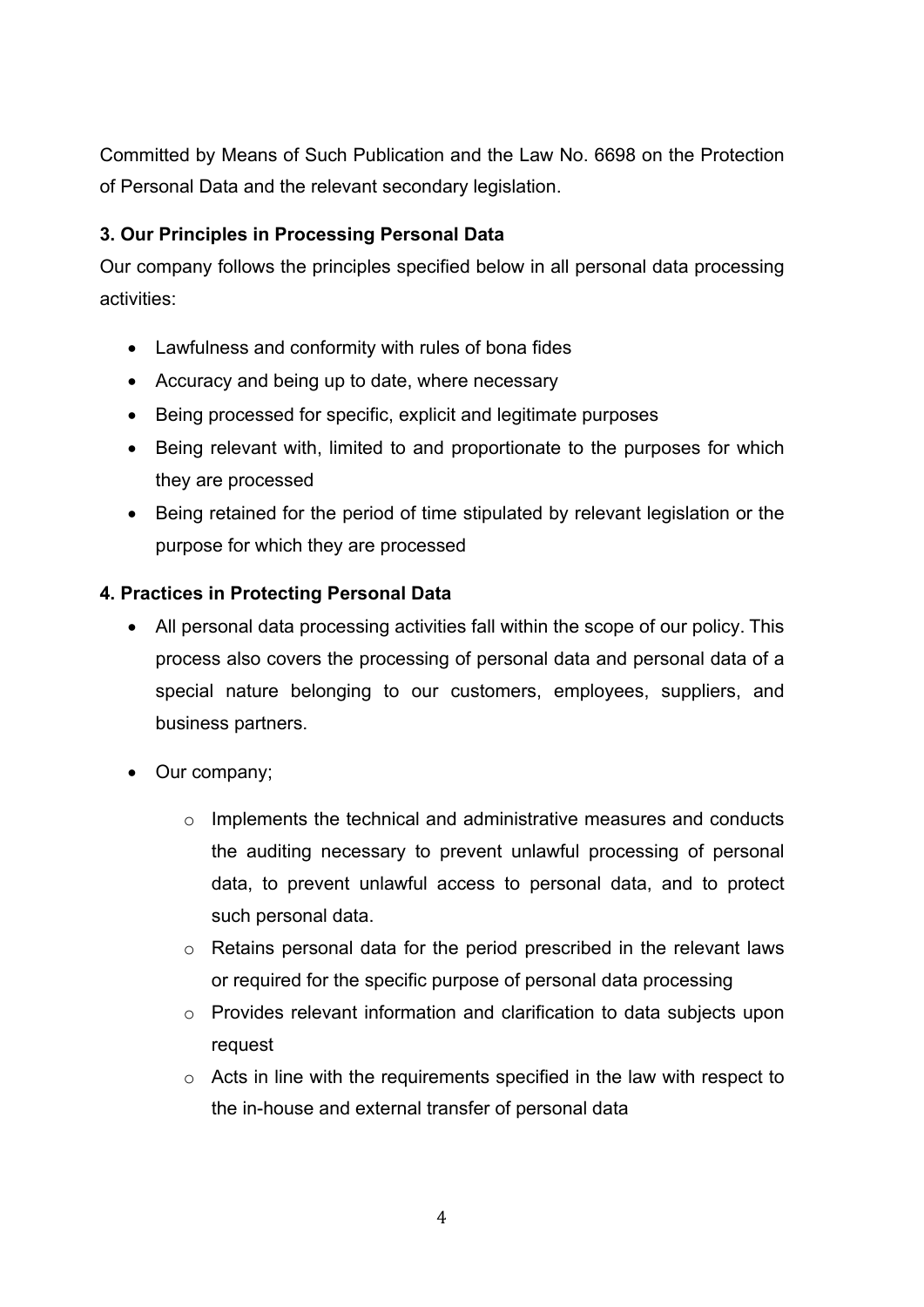- $\circ$  Implements training programmes to raise awareness on the protection of personal data and confers responsibilities and obligations to relevant individuals
- $\circ$  Follows up the currency of data in line with the information declared thereby in VERBIS

#### **5. Organisation of Personal Data Management**

Our company secures the organisation of personal data management with a Senior Management Representative, a Committee for the Protection of Personal Data, and all employees and mandated third parties

#### **6. Duties and Responsibilities**

#### **Committee for the Protection of Personal Data**

- To designate an Auditor for Personal Data Management and to implement actions upon assessing the results of relevant internal audits
- To formulate policies and procedures, to identify risks, and to take actions for the processing and protection of personal data
- To manage applications received from owners of personal data, to conclude the same with final decisions, and to ensure timely responses to the same
- To ensure that the personal data processing inventory be kept current and due notifications be communicated to VERBIS

#### **Contact Person**

- To secure communication with the organisation
- To manage complaints and requests received from data subjects and to keep records of such proceedings

#### **Manager for the Protection of Personal Data**

- To secure the smooth functioning of the committee.
- To establish, operate, and revise Personal Data Management in line with the policy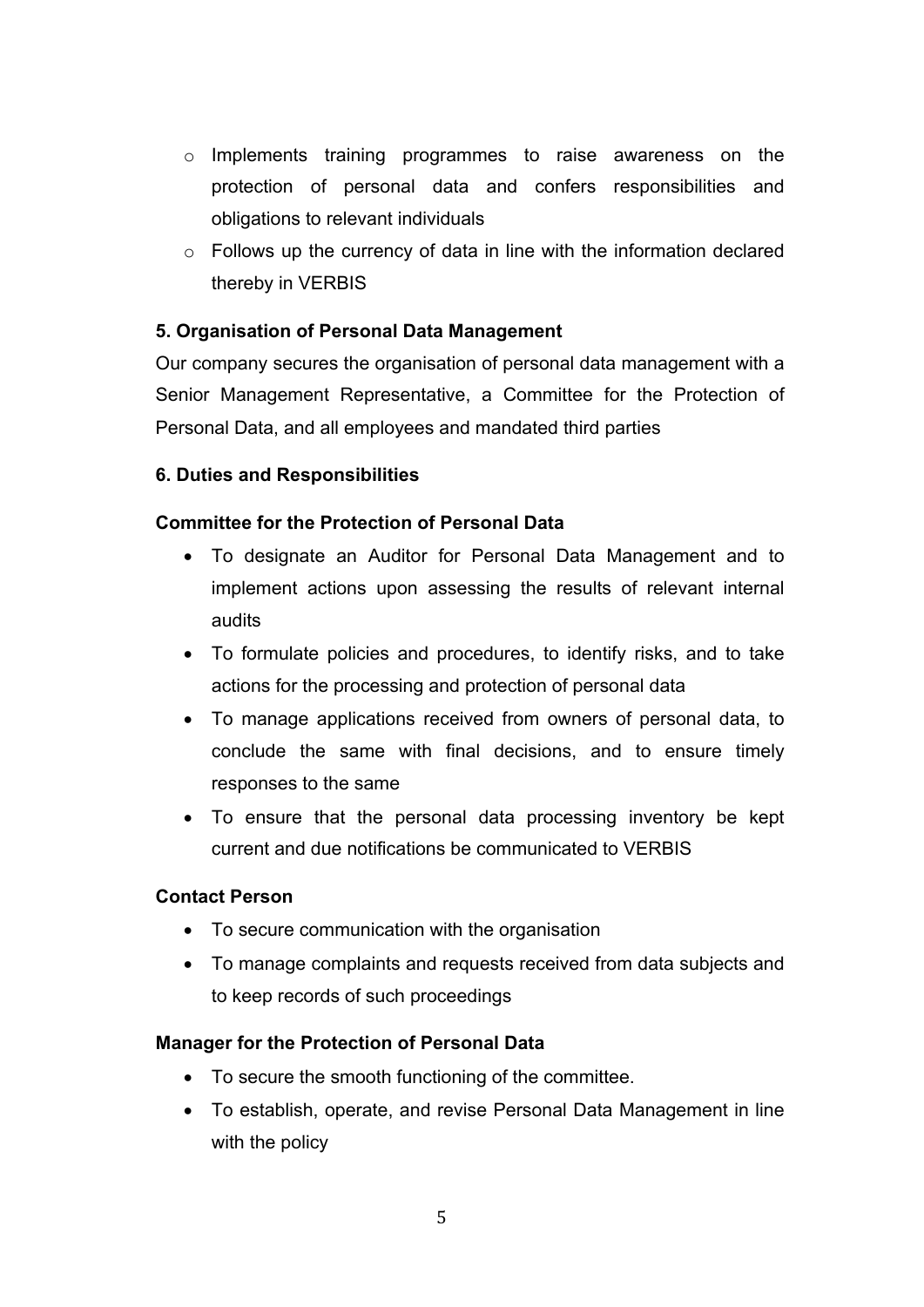• To implement training and awareness-raising activities on personal data management

#### **Auditor for the Management of Protection of Personal Data**

- To conduct an audit on the operation of personal data management in line with the relevant laws and regulations
- To prepare periodical (annual, quarterly, monthly, etc.) audit plans and questionnaires and to conduct the relevant audits
- To prepare an audit report and to present the same to the Committee for the Protection of Personal Data

#### **Data Protection Representatives**

- To ensure that the department they represent implements the Policies and Procedures for the Management of Personal Data as required
- To raise awareness in the department they represent on the security of personal data
- To ensure the accuracy, currency, and security of personal data in the department they represent and to notify the Manager for the Protection of Personal Data of any violation therein

#### **All Employees and Mandated Third Parties**

- To comply with all policies and procedures notified thereto with respect to the management of personal data
- To notify the Manager for the Protection of Personal Data or the Data Protection Representative in their department of any violation or noncompliance

# **7. Rights of Data Subjects under the Law on the Protection of Personal Data**

We would like to remind you that, under the Law on the Protection of Personal Data, you are entitled;